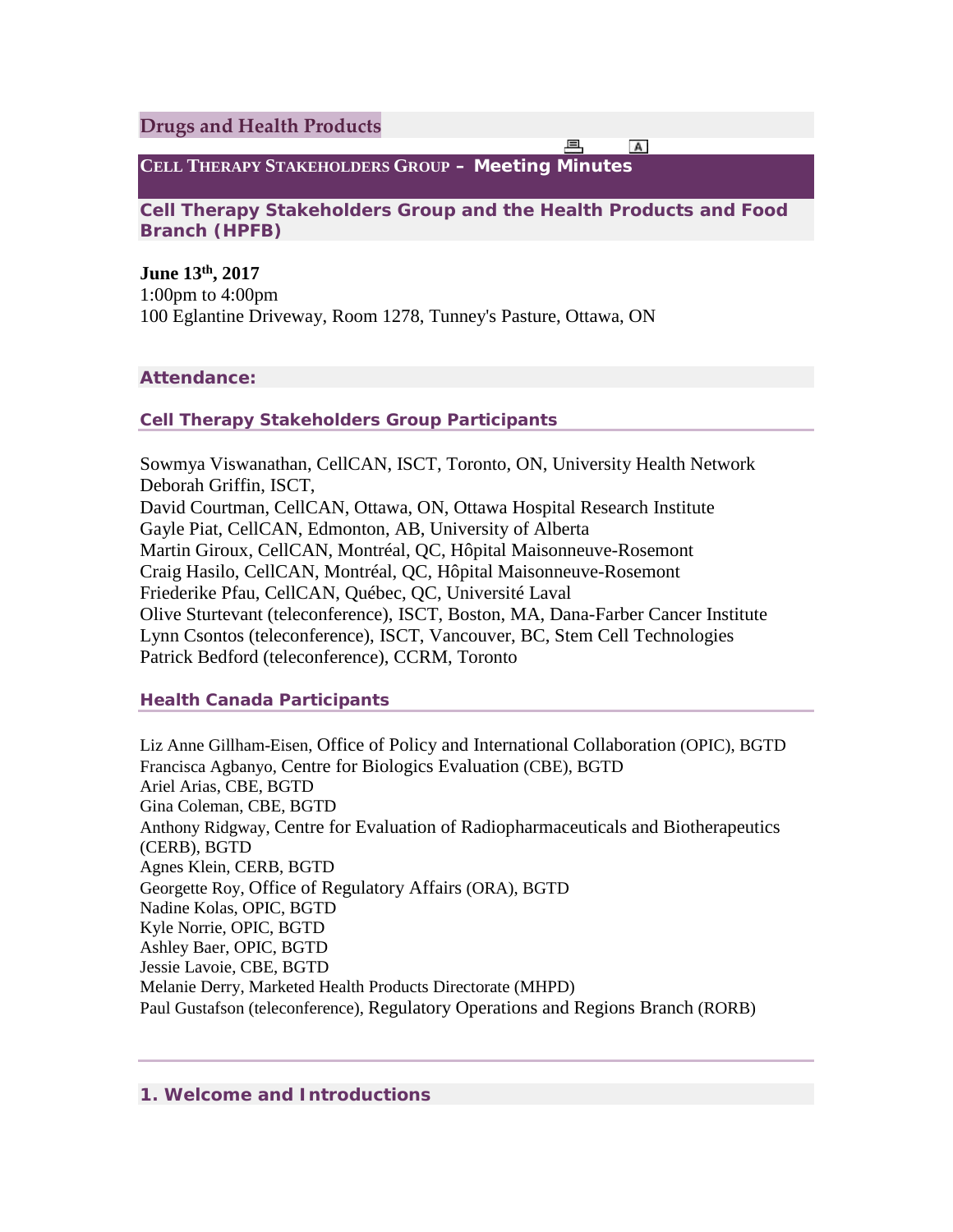Welcome to the 2017 spring meeting of the CELL THERAPY STAKEHOLDERS GROUP BILATERAL MEETING PROGRAM.

Thank you to Health Canada for hosting the meeting and giving us the great opportunity to bring questions and concerns to this table.

## **2. Review of Agenda**

Agenda is approved, no items added.

## **3. Ancillary Materials**

Lynn Csontos, Senior Director of QA and Regulatory Affairs, STEMCELL Technologies, Inc, presented the different approaches of regulators to address the Ancillary Materials in cellular therapies and regenerative medicine.

The following definition was presented: "A product that is not intended to be in the final product that will come in contact with the product during production." The regulations and guidance documents focus on cellular therapies and include the definition of ancillary materials.

Common themes are: safety, identity, purity, stability, activity, potency, performance, packaging, supplier QMS, adventitious agents.

Differences are in the approach and sourcing: The US and Japan use a phased approach allowing more latitude for early phase studies. The European Union does not use a phased approach. The US and the European Union use primary sourcing and Japan secondary.

In Canada, language such as "adequately controlled" or "appropriate control" is used relating to Ancillary Materials.

#### Question: What is "adequate control"?

Answer: Adequate control is dependent on the type of material: if the Ancillary Material is animal or human derived, contamination with viruses/transmissible spongiform encephalopathies – is a concern and more controls are needed than, for example, for chemical Ancillary Material.

Health Canada follows a risk based approach and criteria detailed in USP 1043. Follow ICH Q7 for monoclonal antibodies used as ancillary reagents.

### Question: Is there a phased approach in Canada?

Answer: Canada is more aligned to the US than the European Union regarding the phased approach. A case-by-case risk-based approach is applied, that deals with animal material first. Safety is important in phase I and II but it is still a phased approach. It is important to work with the suppliers from the start, to let them know what the requirements for the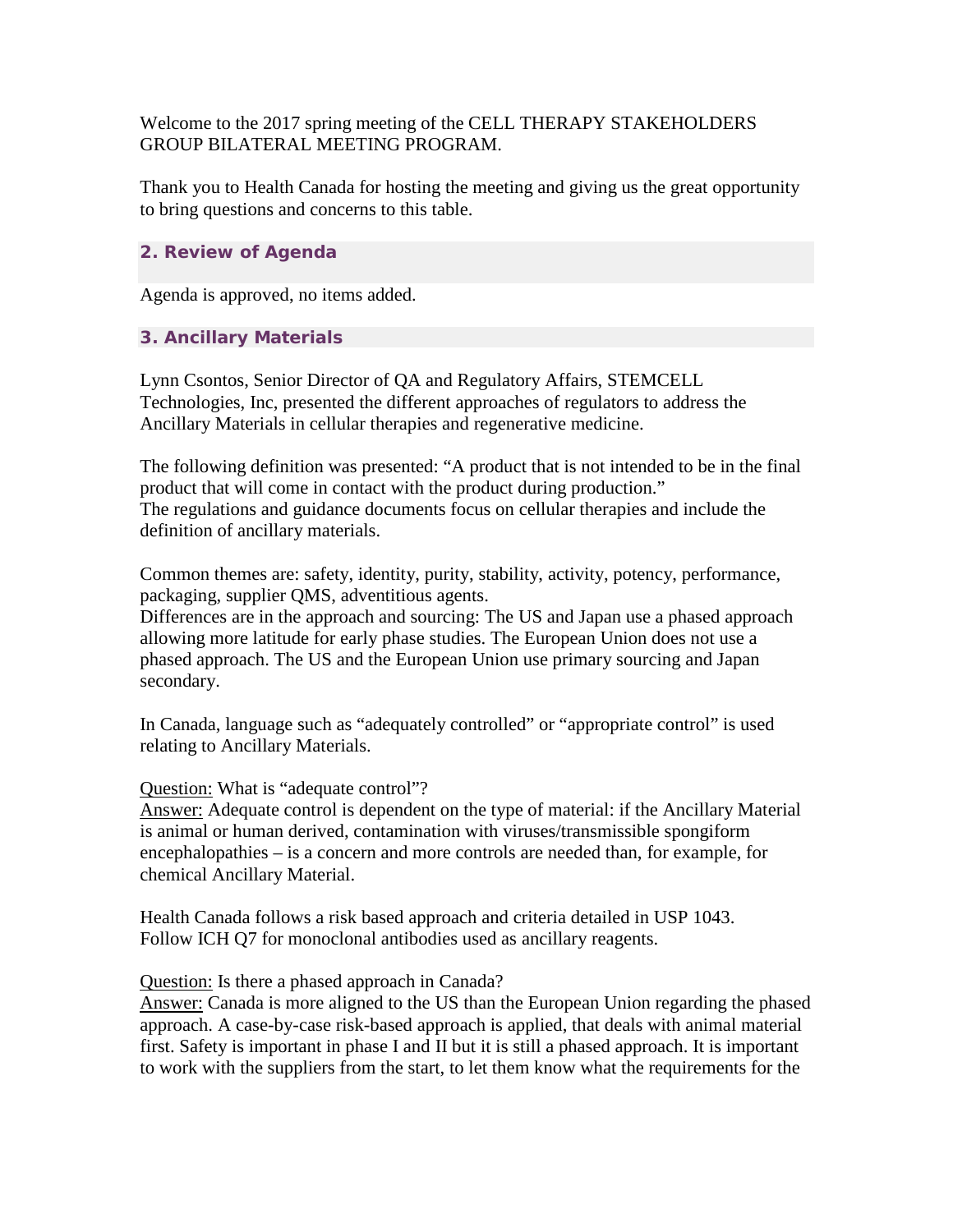materials are. The suppliers may be more accustomed with working with R&D customers rather than cell therapy manufacturers.

It is also possible for a product that is GMP-like; such as cytokines that are prepared under GMP conditions but not tested, that the cell manufacturer itself performs certain tests or contracts them out. Also in many cases the tests are done but the documentation has gaps. It is a good practice to qualify more than one supplier if it is possible to find more than one product that will work.

Question: Critical ingredient vs ancillary material: Are cytokines an Ancillary Material? They will be in the cells but at a very low level, whereas gene therapy vectors are in the cell product as well but are more considered a critical ingredient.

Answer: Measure as much as possible how much of the ancillary material remains in the final product. If it is low it would correspond to Ancillary Material. The risk level will be low.

For example, a not yet approved drug is used with cells If the level is so low that it will not have a pharmacological effect, then it would be considered to be a reagent and would not need to be approved for clinical use. Sometimes the Ancillary Material supplier will supply a CoA and CoO for the material to be the primary support for the CTD filing. Sometimes Health Canada will ask for more information, especially if there is an infectious risk involved.

Question: In absence of a master cell bank undergoing viral clearance studies would adventitious agent testing of the resulting MAb be sufficient? (MAb: Monoclonal Antibody)

Answer: As long as the other two pillars of security are in place: viral testing in process (unpurified bulk) and viral clearing of the manufacturing process. Testing the Master cell bank is a good starting point. The risk can be mitigated. When testing in process, be careful of dilution effects! Test at the right stage especially since virus may have been introduced during manufacturing.

Question: The definition of "raw material" is "any material from outside sources". Isn't there an overlap between "raw material" and "ancillary material"?

Answer: Everything is a raw material but then it goes two ways, either to ancillary material or to ingredient depending on what will be found in the final product. Follow-up: Generally, guidance documents are revised every 5 years. This group can be helpful in identifying issues to be addressed during these revisions. If you find definitions from other jurisdictions that would be helpful, let us know as HC is interested in harmonization.

# **4. Long Term Monitoring of Patients Who Receive GT Products**

A case scenario from the US was presented by Olive Sturtevant to illustrate the need for long term follow up to detect latent off-target adverse events. In this scenario,the sponsor of a clinical trial is no longer in existence. The trial involved genetically modified cellular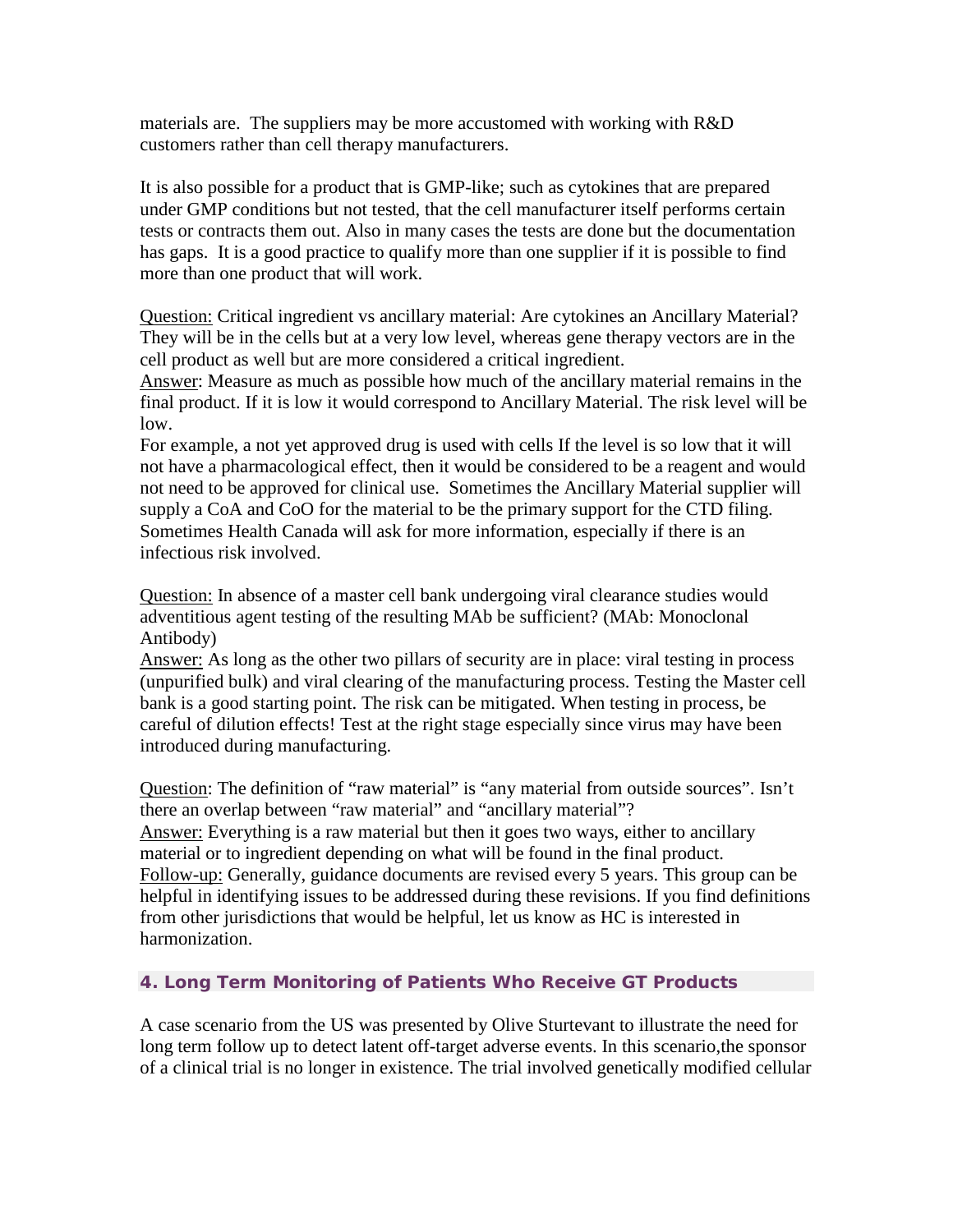products that were administered to patients but never licensed. The problem arose when a long-term survivor developed lymphoma 10 years post-trial.

FDA was asked if they would release the proprietary information related to the genetic sequence of the cellular product. The FDA responded that the consent documents should address long term patient follow-up and they cannot release proprietary information. The inability to conduct long term follow up on patients will be important for the regulators to consider and address as more and more gene therapies patients will be long term survivors who may go on to develop potentially latent off-target adverse events.

Consent forms do in fact include requirements for long term follow-up but not the mechanism.

FDA did a survey in 2000 with gene therapy sponsors and found that, although there was room for improvement, most were meeting the intent of the standards and monitoring programs improved just from the result of conducting a survey. An educational opportunity was identified to train sponsors about long term follow-up. What are some of the outstanding issues?

- Funding to support tracking and gathering data
- Identify gene therapy patients in health records and network
- National database linked to health and data records
- Ensure public and researcher that info will be available for testing patients if the need arises

The US has some resources for collecting data (GTPTS, GeMCRIS, CIBMTR) but they are not adequate for tracking outcomes since there isn't an automatic way to capture data and there is a need for international databases.

Question: How to identify patients that received genetically modified cells? As noted, the FDA cannot publish/release proprietary information even if the company no longer exists. It is easier to follow patients when the studies are led by an investigator/s. In that case the investigator opens a new file for the long-term follow-up of the patient when the study is closed. For biotech companies, this is different. Nowadays patients sometimes outlive the biotech company. Follow up is difficult once the patient returns home. Answer: A discussion paper is being developed by the International Pharmaceutical Regulators Forum on Long Term Follow-Up of Patients Receiving Cell Therapy Products. While there are additional considerations for gene therapy products, there is some overlap. The paper can be shared once it is completed. This document could be developed further into an ICH guideline.

Most of the centres that are part of CellCAN (Montréal, Ottawa, Toronto) are conducting gene therapy trials and can speak to these issues. If the FDA has proprietary databases that Canadian researchers cannot access, sometimes the information can be obtained through the European Union where manufacturing is proprietary but not the information on clinical trials including adverse events.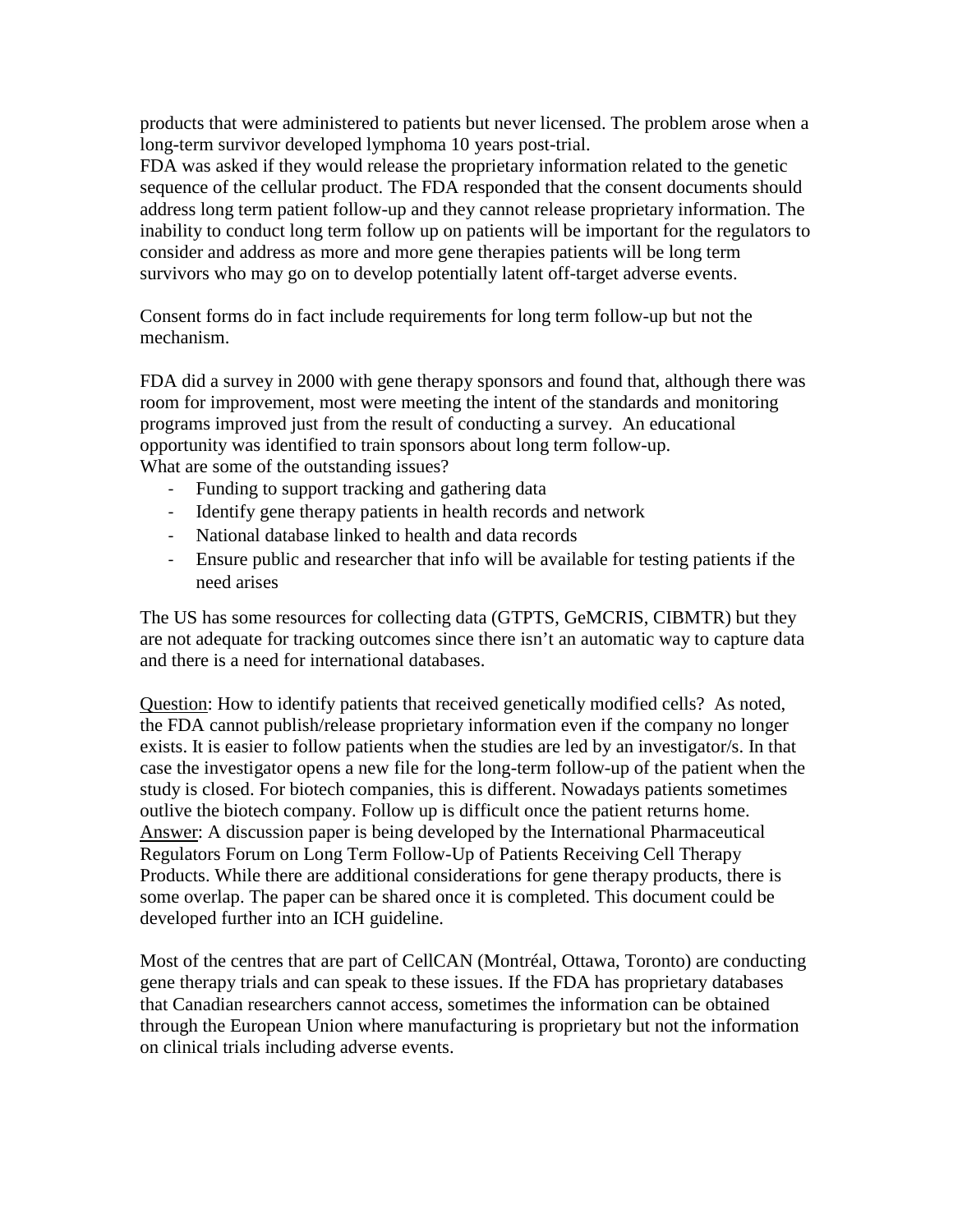HC - in terms of patient follow up for therapies provided under regular medical care, it is provincial jurisdiction. However, the sponsor can be required to include follow up information for therapies provided as part of a clinical trial if patient's health is at risk.

Example: T-cell clinical trials. They stay in the patient for his/her whole life, but it is still considered a drug. These are new ways to practice medicine..

ICH E18 will be finalized soon, it mentions safety and efficacy. There is international push to make data from clinical trials more available.

Also, the whole sequence is not needed to probe for a vector to be able to link latent offtarget adverse events to the original gene therapy. The important thing is to discover that an adverse event is happening. It is also possible that in the future with technological advances it will be possible to make the discovery of differences in sequences easier. Challenges identified are federal vs. provincial jurisdictions, protection of confidential information, bankrupt companies, tracking after market, and follow-up into the next generation.

**Action Item**: Maybe the stakeholder group could organize a workshop together with Stem Cell Network and CellCan to address this issue. It would be a good idea to involve stakeholders from the European Union too to get more expert input. ISCT is already part of this group and represents the US stakeholders. Health Canada can participate in a workshop. A paper should be prepared in order to assure follow-up.

# **5. Autologous Cell Therapy Workshop**

Sowmya Viswanathan presented the results of the workshop held in Montreal on March 8, 2017 on the gaps in regulation of minimally manipulated autologous cell (MMAC) therapies for homologous use in Canada and provided a current state of regulations in US and EU.

The workshop was by invitation only and recommendations will be made resulting from the workshop's discussions. A survey was conducted among the participants before the workshop. 26 out of 33 participants responded. In Canada, medical practice standards are a provincial matter. A manuscript of the proceedings from the workshop has been submitted to Cell Therapy. The paper is back for review and is nearing completion. The morning session in this workshop discussed how MMAC falls under various regulations: Canadian regulations: FDR, Medical Devices, CTO, Provincial medical practice standards; US regulatory landscape with exemptions and exceptions; EU regulations with substantially manipulated but no minimally manipulated criteria.

The discussion of the MMAC practice of the workshop pointed out certain questions:

- Should MMAC be a federal or a provincial matter?
- If provincial, will private clinics offer this treatment and what concerns does this raise?
- Can certain products with extensive clinical experience be grandfathered into existing regulations such as CTO (e.g. PRP)?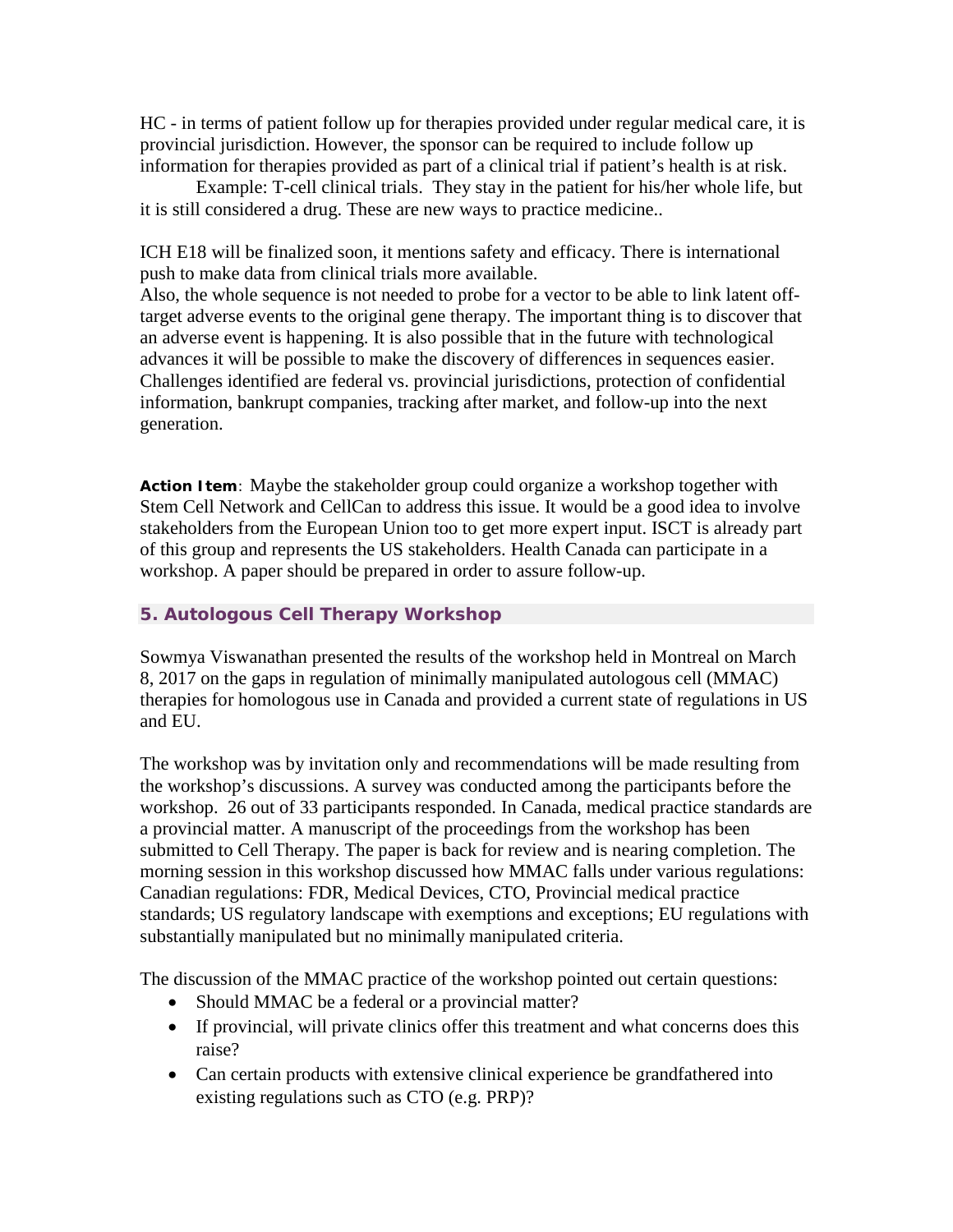- How should point of care devices used for processing MMACs be regulated?
- Should a GMP production or a standards-based approach be used?
- How should facility vs. bedside MMAC's be handled?
- Need more oversight? Harmonize care practices?
- Long term safety and efficacy is not fully understood or monitored
- An existing standard is CSA Z900
- Control and monitoring: FACT or ISO Standards (ISO 13022:2012)
- MMAC are often not provincially reimbursed so limited incentive to collect long term data
- Tracking at the national level would be ideal
- A national patient registry could be a solution, but examples show that a voluntary contribution registry does not work

Health Canada had, in 2007, decided on a 2-phased approach to the entire field. First phase would include the allogeneic therapies (CTO) and in a second phase autologous products were to be considered, but this has not yet been done. The CTO regulations for allogeneic products were restricted for products with long term established safety as well and the source of cells was limited to 3 sources: peripheral blood, cord blood and bone marrow.

Health Canada is still committed to look into the aspects of phase 2 CTO: include MMAC or not, include other sources and only include therapies that are safe and efficacious (no clinical trial requirements).

Regarding MMAC, they do fit the definition of a drug. If it came to HC's attention that unsafe products were being used, HC could intervene at the level of the Food and Drug Act. Still the colleges view these MMAC as clinical practice and it should be the colleges that intervene in case of adverse events.

The critical points are the definitions of "homologous use" and of "minimally manipulated". Real homologous use with real minimal manipulation should remain clinical practice. The understanding of the cells changes and so are the definitions. Device manufacturers should not be involved in the decision process for decision between a MMAC practice and a regulated product.

Conclusion of the discussion: The MMAC should be added to an existing set of regulations, on the basis of a risk-based approach. There are no donor recipient issues and no tracking issues to be taken into account for MMAC.

# **6. Master Files**

Clarification as to what information would Health Canada like to see in Master Files for Cell Therapies related to 1) ancillary materials, 2) devices and 3) facilities – is there a policy speaking towards this?

A Guidance document has been published on May  $1<sup>st</sup>$ , 2017. The guidance details the format and the content of what can be included in master files.